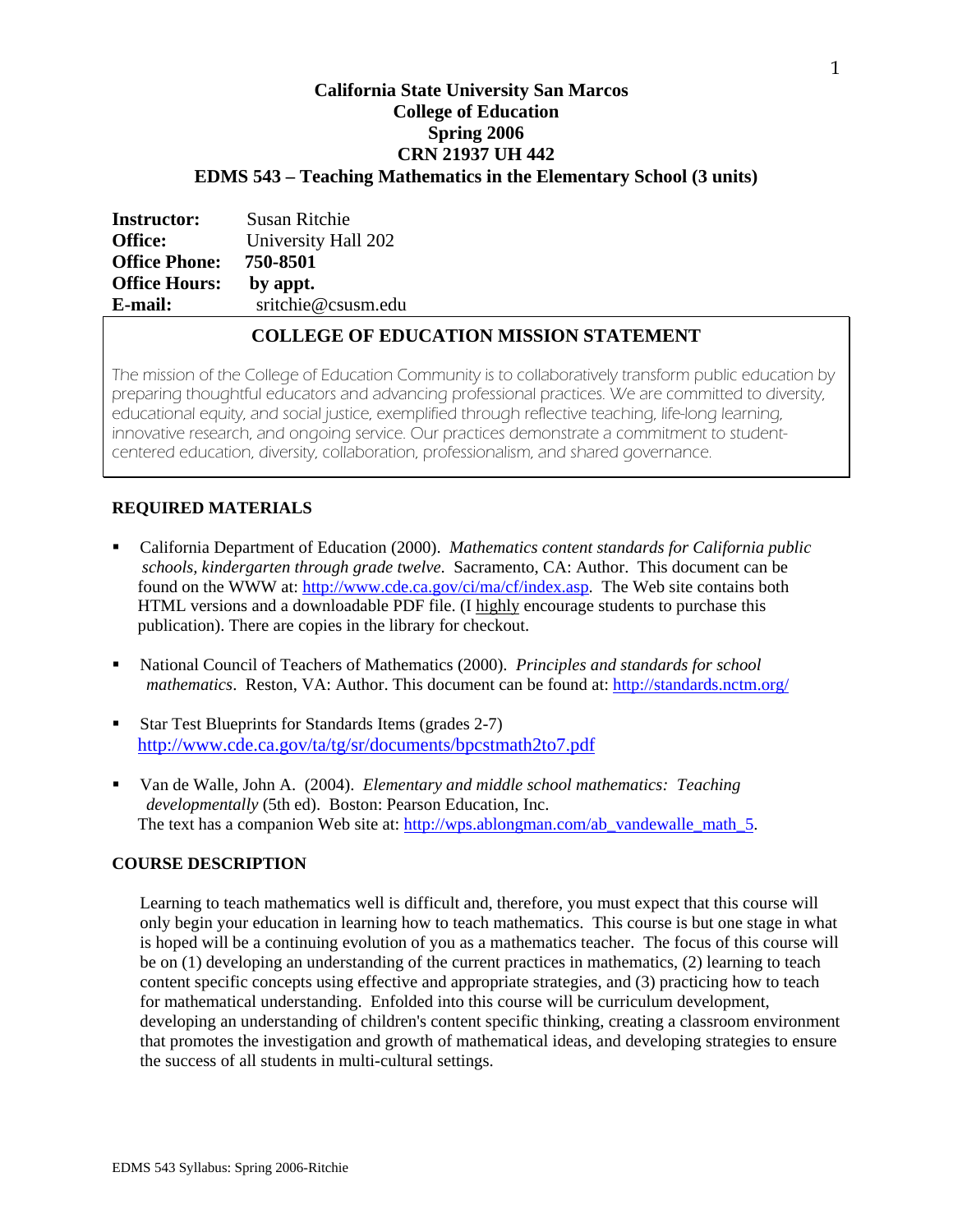#### **Teacher Performance Expectation (TPE) Competencies:**

This course is designed to help teachers seeking the Multiple Subjects Credential to develop the skills, knowledge, and attitudes necessary to assist schools and district in implementing an effective program for all students. The successful candidate will be able to merge theory and practice in order to realize a comprehensive and extensive educational program for all students. The following TPE's are addressed in this course:

#### **Primary Emphasis**:

- TPE 1a-Subject Specific Pedagogical Skills for MS Teaching (Mathematics)
- TPE 2-Monitoring Student Learning During Instruction

### **Secondary Emphases**:

- TPE 3-Interpretation and Use of Assessments
- TPE 4-Making Content Accessible
- TPE 5-Student Engagement
- TPE 6a-Developmentally Appropriate Practices in Grades K-3
- TPE 6b-Developmentally Appropriate Practices in Grades 4-8
- TPE 6d- Developmentally Appropriate Teaching Practices for Special Education: Teaching the Special Education Population in the General Education Environment
- TPE 7-Teaching English Learners
- TPE 8-Learning About Students
- TPE 9-Instructional Planning
- TPE 10-Instructional Time
- TPE 11-Social Environment
- TPE 13-Professional Growth
- TPE 14-Educational Technology in Teaching and Learning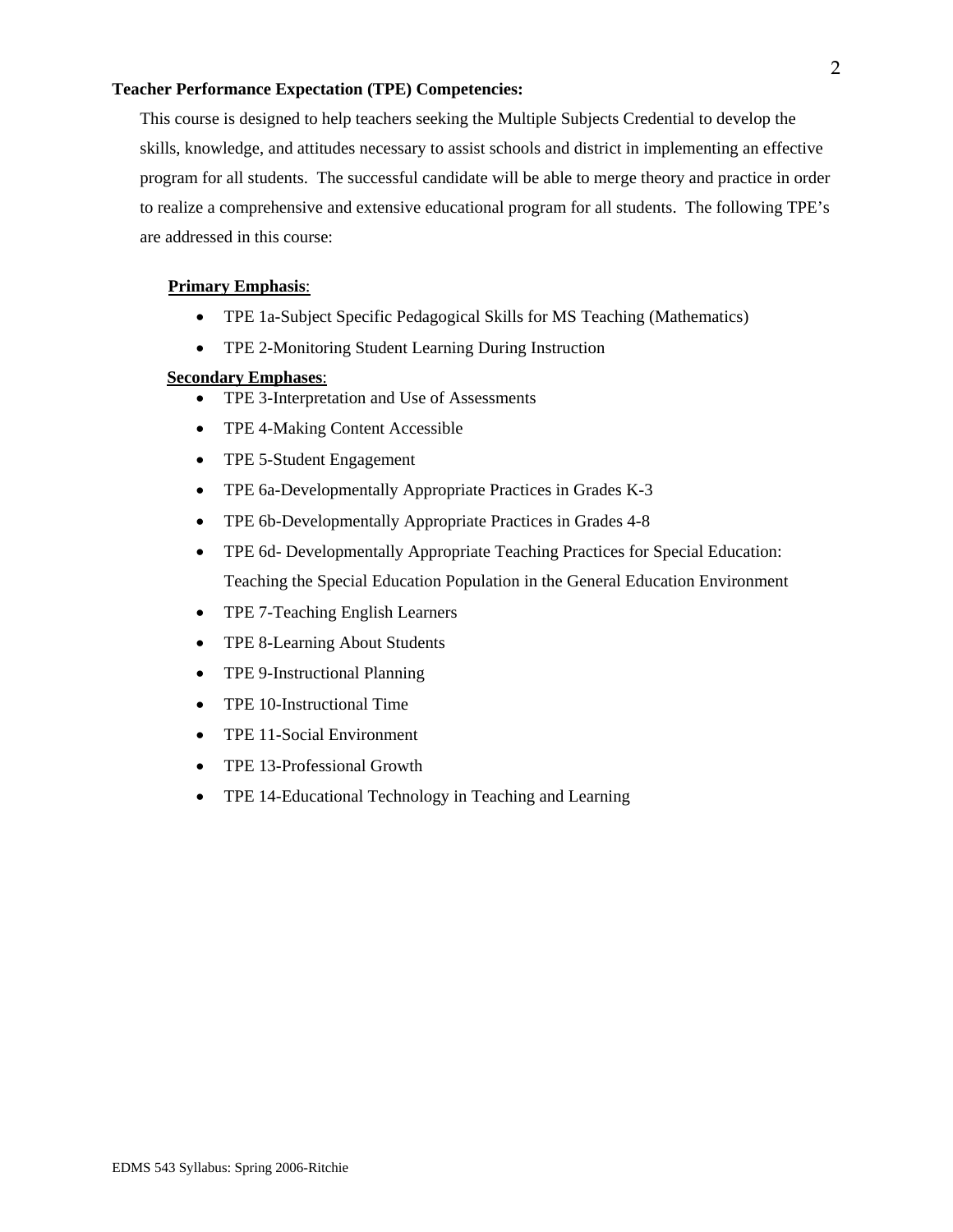#### **ASSIGNMENTS**

Detailed assignment sheets and scoring rubrics (course packet) will be provided electronically to each student for all written assignments below. The course calendar/topics schedule is attached to this syllabus.

#### **Reading Reflections**

**(28 points)** - Each week students will write a "meaningful" reflection on the material assigned to be read for that week. These reflections should be <u>one page</u> in length (use an "11" font, line spacing of 1.5, with **only** your name and class session number as a heading), and should clearly articulate your thoughts **on the assigned readings** and how you might **specifically apply** what you learned from the articles as a teacher in the classroom. Please do not repeat verbatim from the readings. **You will submit these reflections in WebCT.** 

#### **Student Interviews**

**(32 points)** - You (and a partner) will conduct four student interviews based on questions provided in class. For each interview, you will pose mathematical problems to any one student at a predetermined grade level. The purpose is to get you to begin thinking about students' mathematical understanding, to learn how to effectively pose questions and interpret the meaning of students' answers, and to provide you with an opportunity to interact with students.

### **Mathematical Resources & Lesson**

**(30 points) –** Working in small groups, your team will first compile resources on a predetermined mathematical topic (10 points) and then design a lesson that you will present in class (20 points). The purpose of this activity is to help you learn how to design effective mathematical activities, to provide you with an opportunity to begin compiling mathematical resources, and to provide an opportunity for you to practice teaching mathematics in an authentic classroom setting.

### **Lesson Plan Multidisciplinary Magic**

Students who wish to "go the extra mile" and integrate assignments within their methods courses this semester are encouraged to do so. For example, in math you will be creating a lesson plan. If an assignment in science or social studies can be completed meeting objectives for both disciplines, it will be received with a welcome acceptance! Please note that you would be wise to consult with instructors with your idea to ensure that the integration of subjects is complete and meets the criteria for both disciplines.

#### **Taskstream**

**(10 points) –** You will submit to Taskstream a 4 paragraph reflection and two pieces of evidence for both TPE 1a and TPE 2.

**GRADING SCALE:** Grades for this course will be based on the following grading scale:

 A.................. .. 9o% ‐ 100 % B................... 80% ‐ 89 % C…………… 70% ‐ 79% D…………..  $60\% - 69\%$ F…………… Below 60%

**Remember! You are required to maintain a B average (3.0 GPA) in your teacher education courses to receive a teaching credential in the State of California.**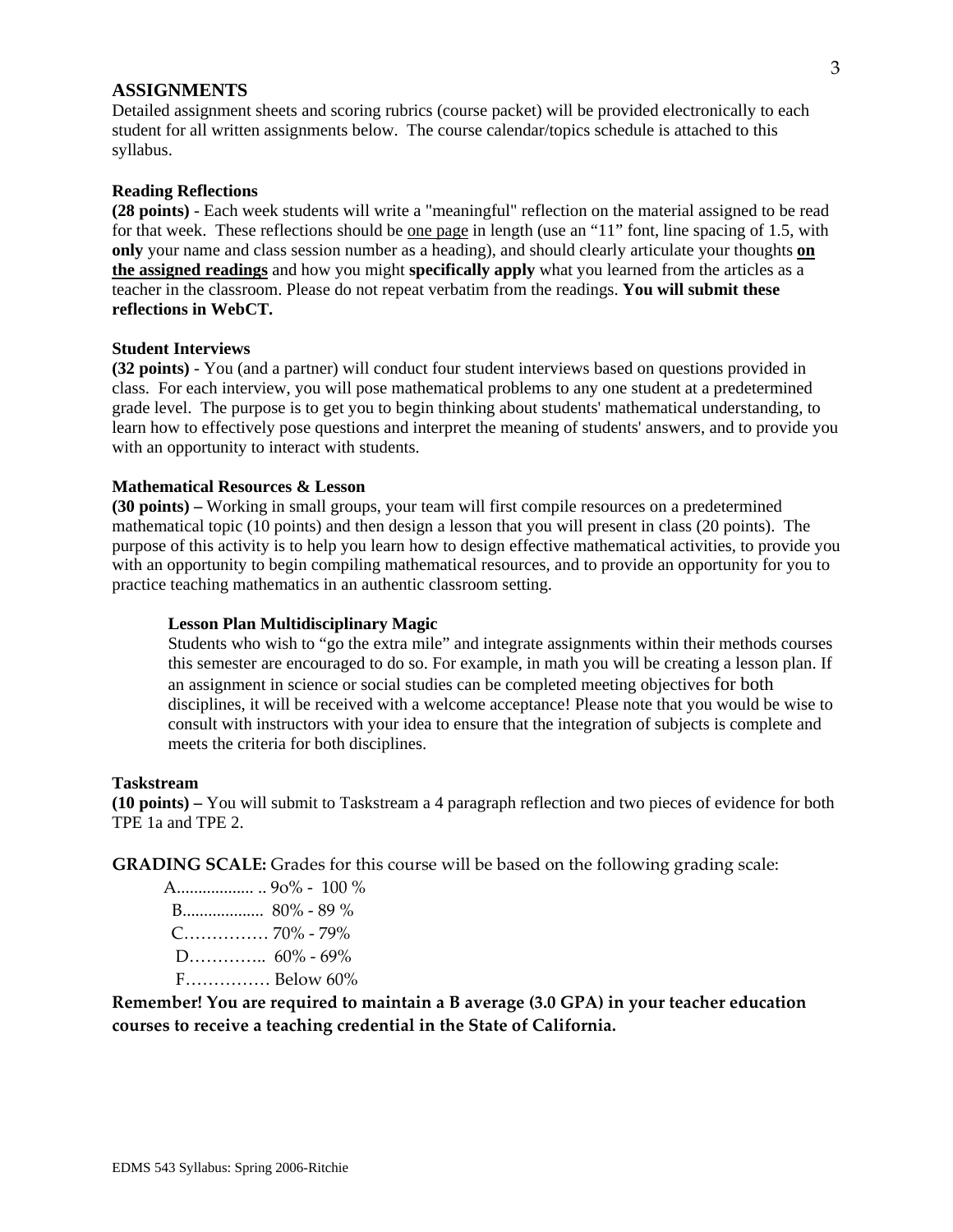### **ATTENDANCE POLICY**

The attendance policy of the College of Education: Due to the dynamic and interactive nature of courses in the COE, all students are expected to attend all classes and participate actively. At a minimum, students must attend more than 80% of class time, or s/he may not receive a passing grade for the course at the discretion of the instructor. Individual instructors may adopt more stringent attendance requirements. Should the student have extenuating circumstances, s/he should contact the instructor as soon as possible. If possible, please discuss with me any extenuating circumstances that will cause you to miss class prior to your absence.

For this class, if you are absent 1 day, your highest possible grade is a B. If you are absent more than 1 day, your highest possible grade is a C, which means that you will not pass the course. Late arrivals and early departures will affect your final grade. Absences do not change assignment due dates. Late assignments will receive a reduction in points for each day late (not accepted after 2 weeks).

### I**NFUSED COMPETENCIES**

#### **CLAD**

In 1992, the College of Education voted to infuse Cross-cultural, Language and Academic Development (CLAD) competencies across the curriculum. The CLAD competencies are attached to the syllabus and the competencies covered in this course are highlighted.

# **Authorization to Teach English Learners**

This credential program has been specifically designed to prepare teachers for the diversity of languages often encountered in California public school classrooms. The authorization to teach English learners is met through the infusion of content and experiences within the credential program, as well as additional coursework. Students successfully completing this program receive a credential with authorization to teach English learners

#### **Technology**

This course infuses technology competencies to prepare our candidates to use technologies, emphasizing their use in both teaching practice and student learning.

### **PLAGIARISM AND CHEATING**

Plagiarism is presenting the words or ideas of others as your own. Please be sure to read and understand the university policy on plagiarism (found in the Academic Regulations and CSUSM Policies in the General Catalogue), as it will be strictly enforced. Academic dishonestly will not be tolerated, and will result in a failing grade for this course and will be reported to the University.

#### **Students with Disabilities Requiring Reasonable Accommodations**

 Students are approved for services through the Disabled Student Services Office (DSS). This office is located in Craven Hall 5205 and can be contacted by phone (760) 750-4905, or TTY(760) 750- 4909. Students authorized by DSS to receive reasonable accommodations should meet with their instructor during office hours or, in order to ensure confidentiality, in a more private setting.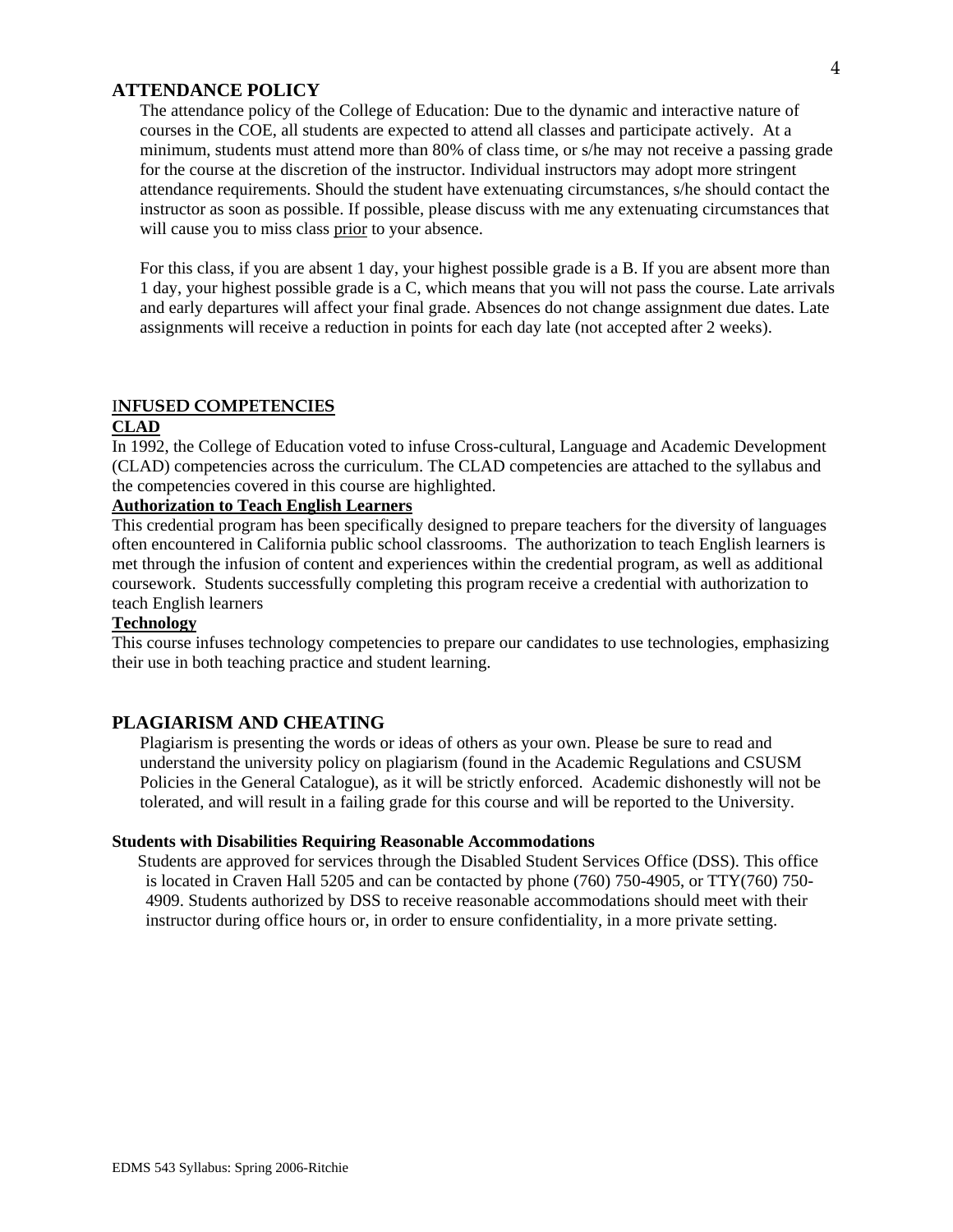| Date                            | <b>Session Number and Topic</b>                                                                | <b>Assignment to be Completed BEFORE Class</b><br><b>Session</b>                                                                     |
|---------------------------------|------------------------------------------------------------------------------------------------|--------------------------------------------------------------------------------------------------------------------------------------|
| <b>Tuesday</b><br>$1 - 17 - 06$ | <b>Introduction to Mathematics Education</b><br>1.<br>2. Developing Mathematical Understanding | Van de Walle ch. 2,3<br>(reflection is not due this week)                                                                            |
| <b>Tuesday</b><br>$1 - 24 - 06$ | 3. Problem Solving<br>4. Standards                                                             | Van de Walle ch.4,1                                                                                                                  |
| <b>Tuesday</b><br>$1 - 31 - 06$ | <b>Lesson Study &amp; Working Groups</b><br>5.<br><b>Instructional Practices</b><br>6.         | Van de Walle ch. 6, 7                                                                                                                |
| <b>Tuesday</b><br>$2 - 7 - 06$  | 7.<br><b>Assessment &amp; Conducting Student Interviews</b><br>8.<br><b>Technology</b>         | Van de Walle ch. 5, 8<br><b>Student Interview #1 Due</b>                                                                             |
| <b>Tuesday</b><br>$2 - 14 - 06$ | <b>Number Concepts</b><br>9.<br>10. Addition and Subtraction                                   | Van de Walle ch. 9,10,11,12,13<br><b>Number Concepts Interview Due</b><br><b>Addition/ Subtraction Interview Due</b>                 |
| <b>Tuesday</b><br>$2 - 21 - 06$ | 11. Multiplication and Division<br>12. Fractions, Decimals, Percents, Ratio & Proportion       | Van de Walle ch. 14, 15, 16, 17, 18<br><b>Multip.Interview Due</b><br><b>Fraction Interview Due</b>                                  |
| <b>Tuesday</b><br>$2 - 28 - 06$ | 13. Algebraic Thinking<br>14. Measurement & Geometry                                           | Van de Walle ch. 19, 20, 22, 23<br><b>Algebra Interview Due</b><br><b>Measurement Interview Due</b><br><b>Geometry Interview Due</b> |
| <b>Tuesday</b><br>$3 - 6 - 06$  | 15. Data Analysis & Probability<br>16. Wrap-up                                                 | Van de Walle ch. 21<br><b>Data Anal/Prob Interview Due</b><br><b>Taskstream Assignment Due</b>                                       |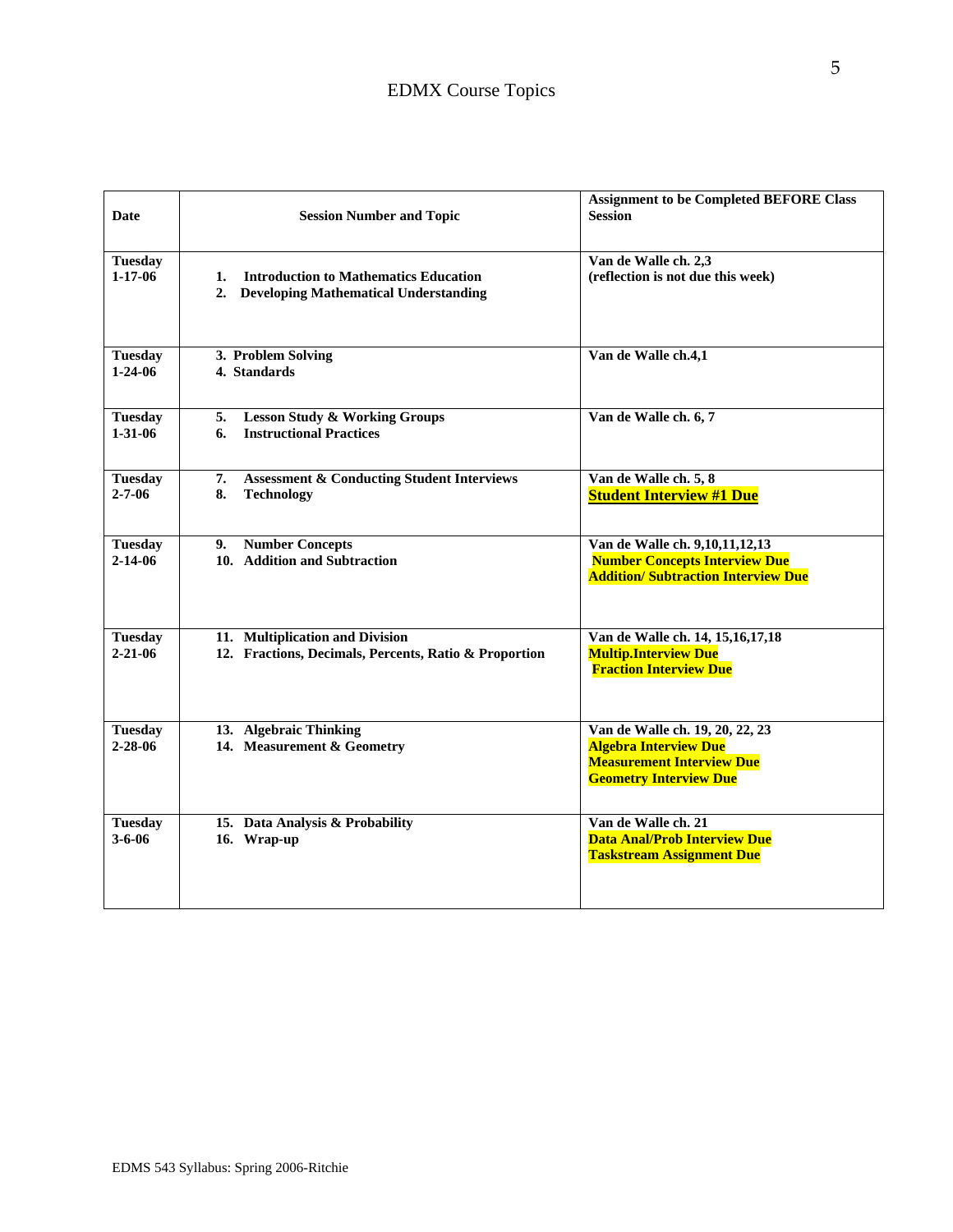**SB 2042 – Authorization to Teach English Learners Competencies**

| <b>TEST 1: LANGUAGE</b><br><b>STRUCTURE</b><br><b>AND</b><br><b>FIRST- AND SECOND-</b><br><b>LANGUAGE DEVELOPMENT</b>                              | <b>TEST 2: METHODOLOGY</b><br>OF BILINGUAL, ENGLISH<br><b>LANGUAGE DEVELOPMENT,</b><br><b>AND</b><br><b>CONTENT INSTRUCTION</b>   | TEST 3:<br><b>CULTURE</b><br><b>AND</b><br><b>CULTURAL DIVERSITY</b>                                    |
|----------------------------------------------------------------------------------------------------------------------------------------------------|-----------------------------------------------------------------------------------------------------------------------------------|---------------------------------------------------------------------------------------------------------|
| I. Language Structure and<br>Use:<br><b>Universals and Differences</b><br>(including the structure of<br>English)                                  | I. Theories and Methods of<br><b>Bilingual Education</b>                                                                          | I. The Nature of Culture                                                                                |
| A. The sound systems of<br>language (phonology)                                                                                                    | A. Foundations                                                                                                                    | A. Definitions of culture                                                                               |
| <b>B.</b> Word formation (morphology)                                                                                                              | <b>B.</b> Organizational models: What<br>works for whom?                                                                          | <b>B.</b> Perceptions of culture                                                                        |
| C. Syntax *                                                                                                                                        | <b>C.</b> Instructional strategies *                                                                                              | C. Intragroup differences (e.g.,<br>ethnicity, race, generations,<br>and micro-cultures)                |
| D. Word meaning (semantics) *                                                                                                                      | II. Theories and Methods for<br><b>Instruction In and Through</b><br><b>English</b>                                               | D. Physical geography and its<br>effects on culture                                                     |
| <b>E.</b> Language in context                                                                                                                      | A. Teacher delivery for both<br>English language<br>development and content<br>instruction *                                      | E. Cultural congruence                                                                                  |
| F. Written discourse *                                                                                                                             | <b>B.</b> Approaches with a focus on<br>English language<br>development *                                                         | II. Manifestations of Culture:<br><b>Learning About Students</b>                                        |
| <b>G.</b> Oral discourse *                                                                                                                         | C. Approaches with a focus on<br>content area instruction<br>(specially designed<br>academic instruction<br>delivered in English) | A. What teachers should learn<br>about their students *                                                 |
| H. Nonverbal communication *                                                                                                                       | D. Working with<br>paraprofessionals *                                                                                            | <b>B. How teachers can learn</b><br>about their students *                                              |
| II. Theories and Factors in<br><b>First- and Second-Language</b><br><b>Development</b>                                                             | <b>III. Language and Content</b><br><b>Area Assessment</b>                                                                        | C. How teachers can use what<br>they learn about their<br>students (culturally<br>responsive pedagogy)* |
| A. Historical and current theories<br>and models of language<br>analysis that have implications<br>for second-language<br>development and pedagogy | A. Purpose                                                                                                                        | <b>III. Cultural Contact</b>                                                                            |
| <b>B.</b> Psychological factors<br>affecting first- and second-<br>language development                                                            | B. Methods *                                                                                                                      | A. Concepts of cultural contact                                                                         |
| <b>C.</b> Socio-cultural factors<br>affecting first- and second-<br>language development                                                           | C. State mandates                                                                                                                 | <b>B.</b> Stages of individual cultural<br>contact                                                      |
| D. Pedagogical factors affecting<br>first- and second-language<br>development *                                                                    | D. Limitations of assessment                                                                                                      | C. The dynamics of prejudice                                                                            |
| E. Political factors affecting first-<br>and second-language<br>development                                                                        | E. Technical concepts *                                                                                                           | <b>D.</b> Strategies for conflict<br>resolution                                                         |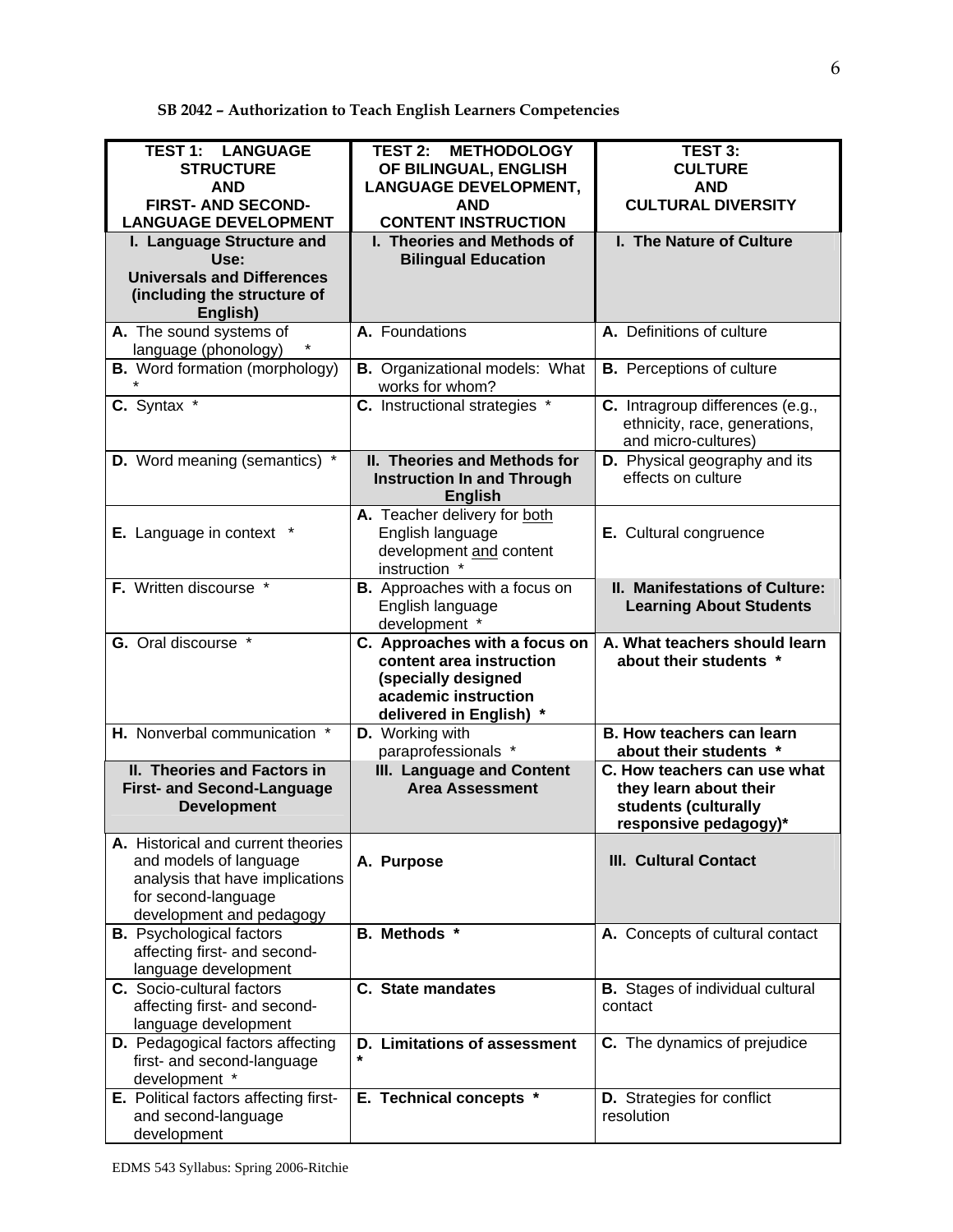|                         |                                         | <b>Nearly</b>                         |                                  |                                       |
|-------------------------|-----------------------------------------|---------------------------------------|----------------------------------|---------------------------------------|
|                         | <b>Developing</b>                       | <b>Meets</b>                          | <b>Meets</b>                     | <b>Exceeds</b>                        |
| TPE $1, 1a$             | Candidates' lesson                      | Candidates' lesson                    | Candidates' lesson               | Candidates' lesson                    |
| Subject Specific        | plan and                                | plan and                              | plan and                         | plan and                              |
| Pedagogical skills      | presentation                            | presentation                          | presentation                     | presentation                          |
| for MS Teaching         | demonstrates little                     | demonstrates some                     | demonstrates                     | demonstrates                          |
| Assignment              | to no                                   | understanding of                      | considerable                     | exceptional                           |
| (Teaching               | understanding of                        | how to teach the                      | understanding of                 | understanding of                      |
| Mathematics in a        | how to teach the                        | state adopted                         | how to teach the                 | how to teach the                      |
| Multiple Subject        | state adopted                           | academic content                      | state adopted                    | state adopted                         |
| Assignment)             | academic content                        | standard in                           | academic content                 | academic content                      |
|                         | standard in                             | mathematics                           | standard in                      | standard in                           |
|                         | mathematics                             |                                       | mathematics                      | mathematics                           |
| TPE <sub>2</sub>        | Candidates' lesson                      | Candidates' lesson                    | Candidates' lesson               | Candidates' lesson                    |
| Monitoring              | plan and                                | plan and                              | plan and                         | plan and                              |
| <b>Student Learning</b> | presentation                            | presentation                          | presentation                     | presentation                          |
| During Instruction      | demonstrates little                     | demonstrates some                     | demonstrates                     | demonstrates                          |
|                         | to no                                   | understanding of                      | considerable                     | exceptional                           |
|                         | understanding of                        | how to monitor                        | understanding of                 | understanding of                      |
|                         | how to monitor                          | student learning                      | how to monitor                   | how to monitor                        |
|                         | student learning                        | and how to                            | student learning                 | student learning                      |
|                         | and how to                              | effectively make                      | and how to                       | and how to                            |
|                         | effectively make                        | use of this                           | effectively make                 | effectively make                      |
|                         | use of this                             | information when                      | use of this                      | use of this                           |
|                         | information when                        | teaching.                             | information when                 | information when                      |
|                         | teaching.                               |                                       | teaching.                        | teaching.                             |
| TPE <sub>4</sub>        | Candidates' lesson                      | Candidates' lesson                    | Candidates' lesson               | Candidates' lesson                    |
| <b>Making Content</b>   | plan and                                | plan and                              | plan and                         | plan and                              |
| Accessible              | presentation will                       | presentation will                     | presentation will                | presentation will                     |
|                         | demonstrate little                      | demonstrate some                      | demonstrate                      | demonstrate                           |
|                         | to no                                   | understanding in                      | considerable                     | exceptional                           |
|                         | understanding in                        | the use of                            | understanding in                 | understanding in                      |
|                         | the use of                              | pedagogical                           | the use of                       | the use of                            |
|                         | pedagogical                             | strategies that will                  | pedagogical                      | pedagogical                           |
|                         | strategies that will                    | provide all students                  | strategies that will             | strategies that will                  |
|                         | provide all students                    | access to the<br>mathematics          | provide all students             | provide all students<br>access to the |
|                         | access to the                           |                                       | access to the                    |                                       |
|                         | mathematics                             | curriculum                            | mathematics                      | mathematics                           |
|                         | curriculum                              |                                       | curriculum                       | curriculum                            |
| TPE 6, 6a, 6b           | Candidates' lesson                      | Candidates' lesson                    | Candidates' lesson               | Candidates' lesson                    |
| Developmentally         | plan and                                | plan and                              | plan and                         | plan and                              |
| Appropriate<br>Teaching | presentation will<br>demonstrate little | presentation will<br>demonstrate some | presentation will<br>demonstrate | presentation will<br>demonstrate      |
| Practices - Grades      |                                         |                                       | considerable                     |                                       |
| K-3 & 4-8               | to no                                   | understanding in<br>the use of        |                                  | exceptional                           |
|                         | understanding in<br>the use of          | developmentally                       | understanding in<br>the use of   | understanding in<br>the use of        |
|                         | developmentally                         | appropriate                           | developmentally                  | developmentally                       |
|                         | appropriate                             | teaching practices.                   | appropriate                      | appropriate                           |
|                         | teaching practices.                     |                                       | teaching practices.              | teaching practices.                   |
|                         | Candidates' lesson                      | Candidates' lesson                    | Candidates' lesson               | Candidates' lesson                    |
| Lesson Plan             | plan demonstrates                       | plan demonstrates                     | plan demonstrates                | plan demonstrates                     |
|                         | little to no                            | some                                  | considerable                     | exceptional                           |
|                         | understanding of                        | understanding of                      | understanding of                 | understanding of                      |
|                         | COE lesson plan                         | COE lesson plan                       | COE lesson plan                  | COE lesson plan                       |
|                         | format                                  | format                                | format                           | format                                |
|                         |                                         |                                       |                                  |                                       |

# **Lesson Presentation Assignment EDMS 543**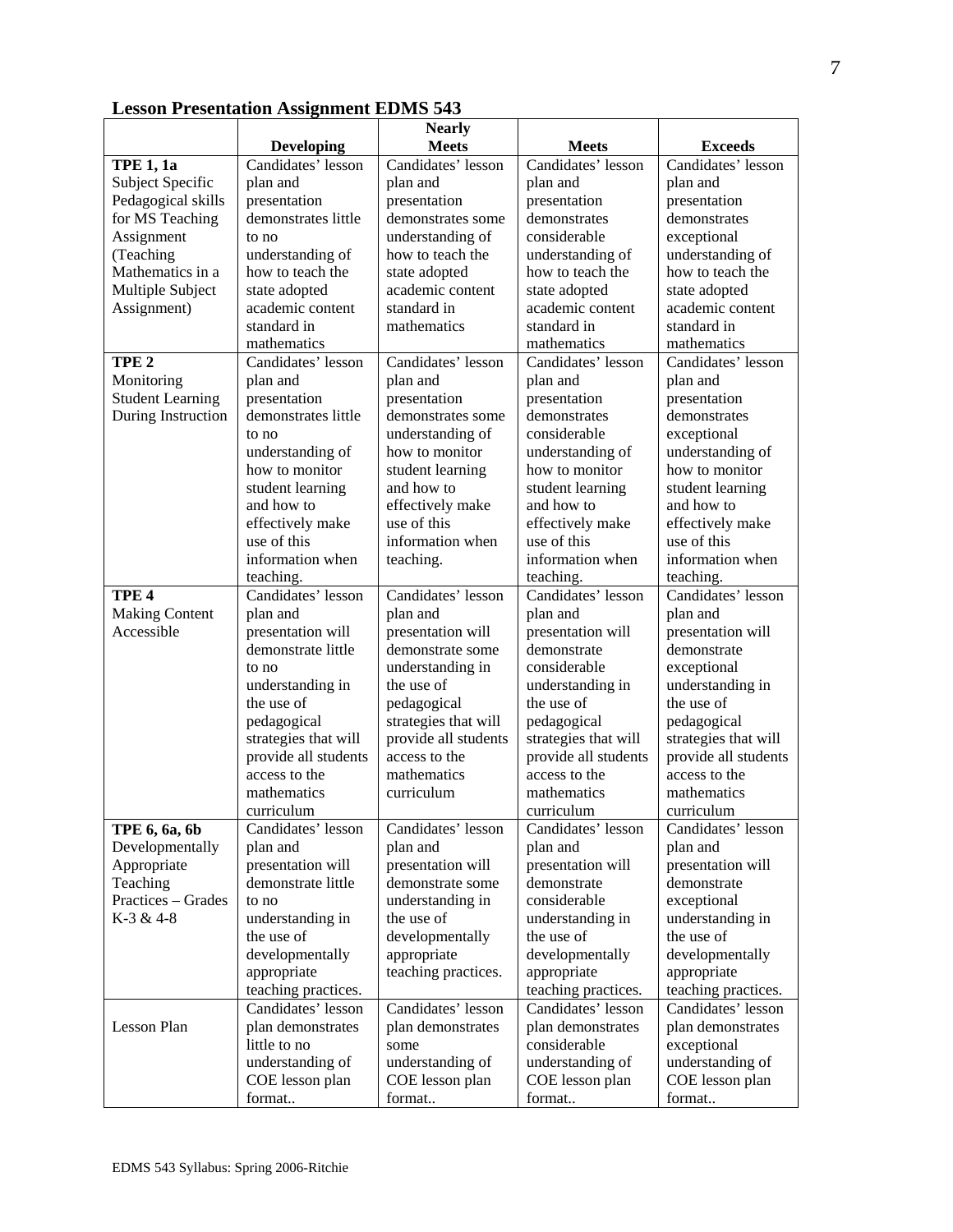Secondary TPE's for this Assignment

- $\triangleright$  TPE 5 Student Engagement
- $\triangleright$  TPE 9 Instructional Planning
- $\triangleright$  TPE 10 Instructional Time
- $\triangleright$  TPE 11 Social Environment

## **Lesson Resources Assignment**

## EDMS 543

|                       |                    | <b>Nearly</b>      |                    |                    |
|-----------------------|--------------------|--------------------|--------------------|--------------------|
|                       | <b>Developing</b>  | <b>Meets</b>       | <b>Meets</b>       | <b>Exceeds</b>     |
| TPE <sub>4</sub>      | Candidates'        | Candidates'        | Candidates'        | Candidates'        |
| <b>Making Content</b> | resources and      | resources and      | resources and      | resources and      |
| Accessible            | descriptions will  | descriptions will  | descriptions will  | descriptions will  |
|                       | demonstrate little | demonstrate some   | demonstrate        | demonstrate        |
|                       | to no              | understanding of   | considerable       | exceptional        |
|                       | understanding of   | how instructional  | understanding of   | understanding of   |
|                       | how instructional  | resources can help | how instructional  | how instructional  |
|                       | resources can help | provide all        | resources can help | resources can help |
|                       | provide all        | students with      | provide all        | provide all        |
|                       | students with      | access to a        | students with      | students with      |
|                       | access to a        | balanced and       | access to a        | access to a        |
|                       | balanced and       | comprehensive      | balanced and       | balanced and       |
|                       | comprehensive      | curriculum.        | comprehensive      | comprehensive      |
|                       | curriculum.        |                    | curriculum.        | curriculum.        |

Secondary TPE's for this Assignment

- ¾ TPE 1a Subject-Specific Pedagogical Skills for MS Teaching Assignments (Teaching Mathematics in a MS Assignment)
- $\triangleright$  TPE 5 Student Engagement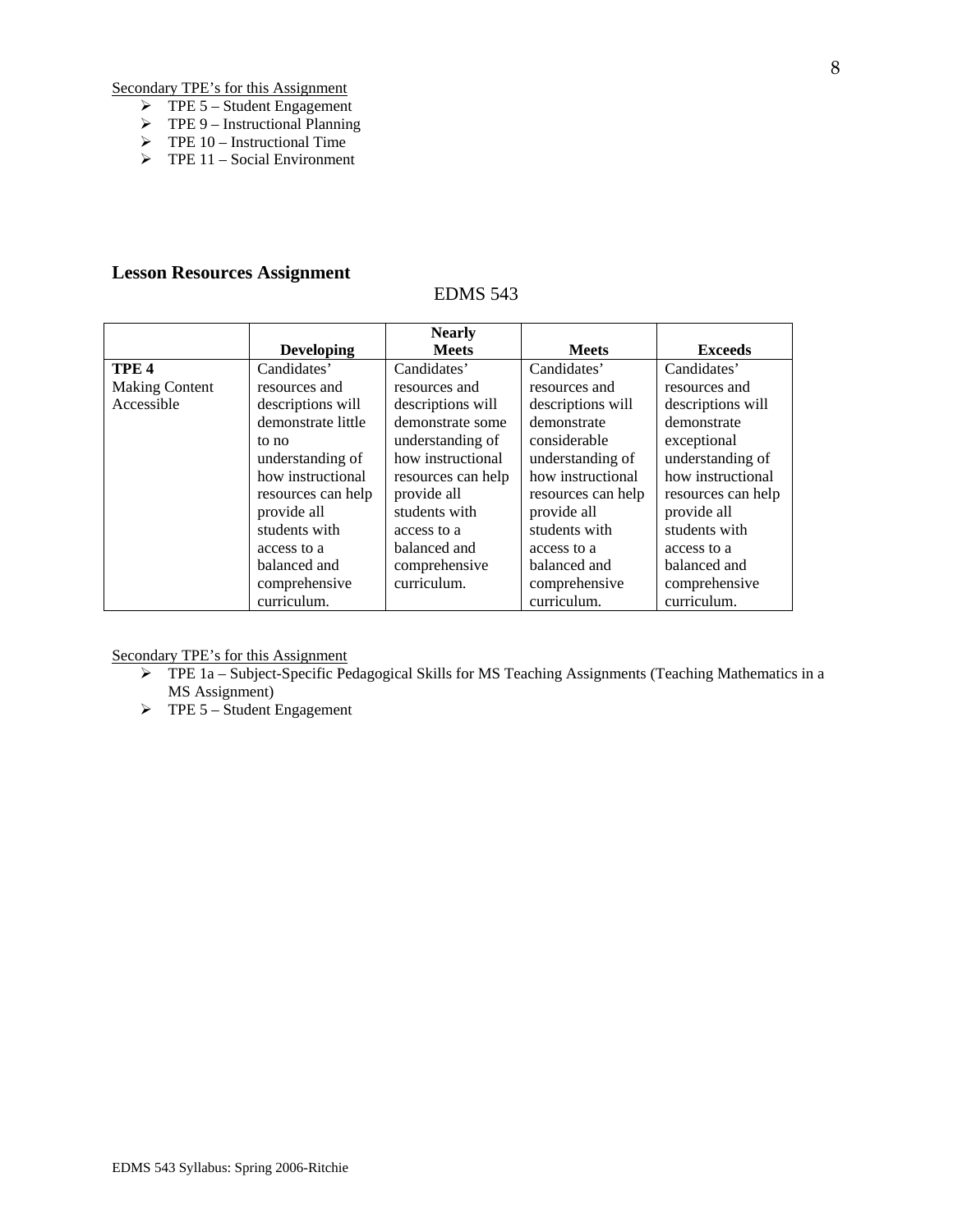# **Student Interviews Assignment**  EDMS 543

| <b>Developing</b><br><b>Meets</b><br>Candidate's<br>Candidate's<br>Candidate's<br>Candidate's<br><b>TPE 1, 1a</b><br>Subject Specific<br>assessment and<br>assessment and<br>assessment and<br>assessment and<br>Pedagogical<br>recommendations<br>recommendations<br>recommendations<br>recommendations<br>skills for MS<br>from the student<br>from the student<br>from the student<br>from the student<br>interview<br>interview<br>interview<br>interview<br>Teaching<br>demonstrates little to<br>Assignment<br>demonstrates<br>demonstrates<br>demonstrates some<br>(Teaching<br>no understanding of<br>understanding of how<br>considerable<br>exceptional<br>Mathematics in a<br>how to teach the state<br>understanding of how<br>to teach the state<br>understanding of how<br>Multiple Subject<br>adopted academic<br>adopted academic<br>to teach the state<br>to teach the state<br>Assignment)<br>content standard in<br>content standard in<br>adopted academic<br>adopted academic<br>mathematics<br>mathematics<br>content standard in<br>content standard in<br>mathematics<br>mathematics<br>Candidate's<br>Candidate's<br>Candidate's<br>Candidate's<br>TPE <sub>2</sub><br>Monitoring<br>assessment and<br>assessment and<br>assessment and<br>assessment and<br><b>Student Learning</b><br>recommendations<br>recommendations<br>recommendations<br>recommendations<br>During<br>from the student<br>from the student<br>from the student<br>from the student<br>Instruction<br>interview<br>interview<br>interview<br>interview<br>demonstrates little to<br>demonstrates some<br>demonstrates<br>demonstrates<br>understanding of how<br>considerable<br>no understanding of<br>exceptional<br>understanding of how<br>understanding of how<br>how to monitor<br>to monitor student<br>learning and how to<br>to monitor student<br>to monitor student<br>student learning and<br>effectively make use<br>learning and how to<br>learning and how to<br>how to effectively<br>make use of this<br>of this information<br>effectively make use<br>effectively make use<br>information when<br>of this information<br>of this information<br>when teaching. |           | <b>Nearly</b> |                |                |
|-----------------------------------------------------------------------------------------------------------------------------------------------------------------------------------------------------------------------------------------------------------------------------------------------------------------------------------------------------------------------------------------------------------------------------------------------------------------------------------------------------------------------------------------------------------------------------------------------------------------------------------------------------------------------------------------------------------------------------------------------------------------------------------------------------------------------------------------------------------------------------------------------------------------------------------------------------------------------------------------------------------------------------------------------------------------------------------------------------------------------------------------------------------------------------------------------------------------------------------------------------------------------------------------------------------------------------------------------------------------------------------------------------------------------------------------------------------------------------------------------------------------------------------------------------------------------------------------------------------------------------------------------------------------------------------------------------------------------------------------------------------------------------------------------------------------------------------------------------------------------------------------------------------------------------------------------------------------------------------------------------------------------------------------------------------------------------------------------------------------------------------------------------------------------------------|-----------|---------------|----------------|----------------|
|                                                                                                                                                                                                                                                                                                                                                                                                                                                                                                                                                                                                                                                                                                                                                                                                                                                                                                                                                                                                                                                                                                                                                                                                                                                                                                                                                                                                                                                                                                                                                                                                                                                                                                                                                                                                                                                                                                                                                                                                                                                                                                                                                                                   |           | <b>Meets</b>  |                | <b>Exceeds</b> |
|                                                                                                                                                                                                                                                                                                                                                                                                                                                                                                                                                                                                                                                                                                                                                                                                                                                                                                                                                                                                                                                                                                                                                                                                                                                                                                                                                                                                                                                                                                                                                                                                                                                                                                                                                                                                                                                                                                                                                                                                                                                                                                                                                                                   |           |               |                |                |
|                                                                                                                                                                                                                                                                                                                                                                                                                                                                                                                                                                                                                                                                                                                                                                                                                                                                                                                                                                                                                                                                                                                                                                                                                                                                                                                                                                                                                                                                                                                                                                                                                                                                                                                                                                                                                                                                                                                                                                                                                                                                                                                                                                                   |           |               |                |                |
|                                                                                                                                                                                                                                                                                                                                                                                                                                                                                                                                                                                                                                                                                                                                                                                                                                                                                                                                                                                                                                                                                                                                                                                                                                                                                                                                                                                                                                                                                                                                                                                                                                                                                                                                                                                                                                                                                                                                                                                                                                                                                                                                                                                   |           |               |                |                |
|                                                                                                                                                                                                                                                                                                                                                                                                                                                                                                                                                                                                                                                                                                                                                                                                                                                                                                                                                                                                                                                                                                                                                                                                                                                                                                                                                                                                                                                                                                                                                                                                                                                                                                                                                                                                                                                                                                                                                                                                                                                                                                                                                                                   |           |               |                |                |
|                                                                                                                                                                                                                                                                                                                                                                                                                                                                                                                                                                                                                                                                                                                                                                                                                                                                                                                                                                                                                                                                                                                                                                                                                                                                                                                                                                                                                                                                                                                                                                                                                                                                                                                                                                                                                                                                                                                                                                                                                                                                                                                                                                                   |           |               |                |                |
|                                                                                                                                                                                                                                                                                                                                                                                                                                                                                                                                                                                                                                                                                                                                                                                                                                                                                                                                                                                                                                                                                                                                                                                                                                                                                                                                                                                                                                                                                                                                                                                                                                                                                                                                                                                                                                                                                                                                                                                                                                                                                                                                                                                   |           |               |                |                |
|                                                                                                                                                                                                                                                                                                                                                                                                                                                                                                                                                                                                                                                                                                                                                                                                                                                                                                                                                                                                                                                                                                                                                                                                                                                                                                                                                                                                                                                                                                                                                                                                                                                                                                                                                                                                                                                                                                                                                                                                                                                                                                                                                                                   |           |               |                |                |
|                                                                                                                                                                                                                                                                                                                                                                                                                                                                                                                                                                                                                                                                                                                                                                                                                                                                                                                                                                                                                                                                                                                                                                                                                                                                                                                                                                                                                                                                                                                                                                                                                                                                                                                                                                                                                                                                                                                                                                                                                                                                                                                                                                                   |           |               |                |                |
|                                                                                                                                                                                                                                                                                                                                                                                                                                                                                                                                                                                                                                                                                                                                                                                                                                                                                                                                                                                                                                                                                                                                                                                                                                                                                                                                                                                                                                                                                                                                                                                                                                                                                                                                                                                                                                                                                                                                                                                                                                                                                                                                                                                   |           |               |                |                |
|                                                                                                                                                                                                                                                                                                                                                                                                                                                                                                                                                                                                                                                                                                                                                                                                                                                                                                                                                                                                                                                                                                                                                                                                                                                                                                                                                                                                                                                                                                                                                                                                                                                                                                                                                                                                                                                                                                                                                                                                                                                                                                                                                                                   |           |               |                |                |
|                                                                                                                                                                                                                                                                                                                                                                                                                                                                                                                                                                                                                                                                                                                                                                                                                                                                                                                                                                                                                                                                                                                                                                                                                                                                                                                                                                                                                                                                                                                                                                                                                                                                                                                                                                                                                                                                                                                                                                                                                                                                                                                                                                                   |           |               |                |                |
|                                                                                                                                                                                                                                                                                                                                                                                                                                                                                                                                                                                                                                                                                                                                                                                                                                                                                                                                                                                                                                                                                                                                                                                                                                                                                                                                                                                                                                                                                                                                                                                                                                                                                                                                                                                                                                                                                                                                                                                                                                                                                                                                                                                   |           |               |                |                |
|                                                                                                                                                                                                                                                                                                                                                                                                                                                                                                                                                                                                                                                                                                                                                                                                                                                                                                                                                                                                                                                                                                                                                                                                                                                                                                                                                                                                                                                                                                                                                                                                                                                                                                                                                                                                                                                                                                                                                                                                                                                                                                                                                                                   |           |               |                |                |
|                                                                                                                                                                                                                                                                                                                                                                                                                                                                                                                                                                                                                                                                                                                                                                                                                                                                                                                                                                                                                                                                                                                                                                                                                                                                                                                                                                                                                                                                                                                                                                                                                                                                                                                                                                                                                                                                                                                                                                                                                                                                                                                                                                                   |           |               |                |                |
|                                                                                                                                                                                                                                                                                                                                                                                                                                                                                                                                                                                                                                                                                                                                                                                                                                                                                                                                                                                                                                                                                                                                                                                                                                                                                                                                                                                                                                                                                                                                                                                                                                                                                                                                                                                                                                                                                                                                                                                                                                                                                                                                                                                   |           |               |                |                |
|                                                                                                                                                                                                                                                                                                                                                                                                                                                                                                                                                                                                                                                                                                                                                                                                                                                                                                                                                                                                                                                                                                                                                                                                                                                                                                                                                                                                                                                                                                                                                                                                                                                                                                                                                                                                                                                                                                                                                                                                                                                                                                                                                                                   |           |               |                |                |
|                                                                                                                                                                                                                                                                                                                                                                                                                                                                                                                                                                                                                                                                                                                                                                                                                                                                                                                                                                                                                                                                                                                                                                                                                                                                                                                                                                                                                                                                                                                                                                                                                                                                                                                                                                                                                                                                                                                                                                                                                                                                                                                                                                                   |           |               |                |                |
|                                                                                                                                                                                                                                                                                                                                                                                                                                                                                                                                                                                                                                                                                                                                                                                                                                                                                                                                                                                                                                                                                                                                                                                                                                                                                                                                                                                                                                                                                                                                                                                                                                                                                                                                                                                                                                                                                                                                                                                                                                                                                                                                                                                   |           |               |                |                |
|                                                                                                                                                                                                                                                                                                                                                                                                                                                                                                                                                                                                                                                                                                                                                                                                                                                                                                                                                                                                                                                                                                                                                                                                                                                                                                                                                                                                                                                                                                                                                                                                                                                                                                                                                                                                                                                                                                                                                                                                                                                                                                                                                                                   |           |               |                |                |
|                                                                                                                                                                                                                                                                                                                                                                                                                                                                                                                                                                                                                                                                                                                                                                                                                                                                                                                                                                                                                                                                                                                                                                                                                                                                                                                                                                                                                                                                                                                                                                                                                                                                                                                                                                                                                                                                                                                                                                                                                                                                                                                                                                                   |           |               |                |                |
|                                                                                                                                                                                                                                                                                                                                                                                                                                                                                                                                                                                                                                                                                                                                                                                                                                                                                                                                                                                                                                                                                                                                                                                                                                                                                                                                                                                                                                                                                                                                                                                                                                                                                                                                                                                                                                                                                                                                                                                                                                                                                                                                                                                   |           |               |                |                |
|                                                                                                                                                                                                                                                                                                                                                                                                                                                                                                                                                                                                                                                                                                                                                                                                                                                                                                                                                                                                                                                                                                                                                                                                                                                                                                                                                                                                                                                                                                                                                                                                                                                                                                                                                                                                                                                                                                                                                                                                                                                                                                                                                                                   |           |               |                |                |
|                                                                                                                                                                                                                                                                                                                                                                                                                                                                                                                                                                                                                                                                                                                                                                                                                                                                                                                                                                                                                                                                                                                                                                                                                                                                                                                                                                                                                                                                                                                                                                                                                                                                                                                                                                                                                                                                                                                                                                                                                                                                                                                                                                                   |           |               |                |                |
|                                                                                                                                                                                                                                                                                                                                                                                                                                                                                                                                                                                                                                                                                                                                                                                                                                                                                                                                                                                                                                                                                                                                                                                                                                                                                                                                                                                                                                                                                                                                                                                                                                                                                                                                                                                                                                                                                                                                                                                                                                                                                                                                                                                   |           |               |                |                |
|                                                                                                                                                                                                                                                                                                                                                                                                                                                                                                                                                                                                                                                                                                                                                                                                                                                                                                                                                                                                                                                                                                                                                                                                                                                                                                                                                                                                                                                                                                                                                                                                                                                                                                                                                                                                                                                                                                                                                                                                                                                                                                                                                                                   | teaching. |               | when teaching. | when teaching. |
| Candidate<br>Candidate<br>TPE <sub>3</sub><br>Candidate<br>Candidate                                                                                                                                                                                                                                                                                                                                                                                                                                                                                                                                                                                                                                                                                                                                                                                                                                                                                                                                                                                                                                                                                                                                                                                                                                                                                                                                                                                                                                                                                                                                                                                                                                                                                                                                                                                                                                                                                                                                                                                                                                                                                                              |           |               |                |                |
| demonstrates little to<br>demonstrates some<br>Interpretation<br>demonstrates<br>demonstrates                                                                                                                                                                                                                                                                                                                                                                                                                                                                                                                                                                                                                                                                                                                                                                                                                                                                                                                                                                                                                                                                                                                                                                                                                                                                                                                                                                                                                                                                                                                                                                                                                                                                                                                                                                                                                                                                                                                                                                                                                                                                                     |           |               |                |                |
| and Use of<br>no understanding of<br>understanding of how<br>considerable<br>exceptional                                                                                                                                                                                                                                                                                                                                                                                                                                                                                                                                                                                                                                                                                                                                                                                                                                                                                                                                                                                                                                                                                                                                                                                                                                                                                                                                                                                                                                                                                                                                                                                                                                                                                                                                                                                                                                                                                                                                                                                                                                                                                          |           |               |                |                |
| understanding of how<br>how to effectively<br>to effectively assess<br>understanding of how<br>Assessments                                                                                                                                                                                                                                                                                                                                                                                                                                                                                                                                                                                                                                                                                                                                                                                                                                                                                                                                                                                                                                                                                                                                                                                                                                                                                                                                                                                                                                                                                                                                                                                                                                                                                                                                                                                                                                                                                                                                                                                                                                                                        |           |               |                |                |
| students' content<br>assess students'<br>to effectively assess<br>to effectively assess                                                                                                                                                                                                                                                                                                                                                                                                                                                                                                                                                                                                                                                                                                                                                                                                                                                                                                                                                                                                                                                                                                                                                                                                                                                                                                                                                                                                                                                                                                                                                                                                                                                                                                                                                                                                                                                                                                                                                                                                                                                                                           |           |               |                |                |
| students' content<br>students' content<br>knowledge through<br>content knowledge                                                                                                                                                                                                                                                                                                                                                                                                                                                                                                                                                                                                                                                                                                                                                                                                                                                                                                                                                                                                                                                                                                                                                                                                                                                                                                                                                                                                                                                                                                                                                                                                                                                                                                                                                                                                                                                                                                                                                                                                                                                                                                  |           |               |                |                |
| the use of student<br>through the use of<br>knowledge through<br>knowledge through                                                                                                                                                                                                                                                                                                                                                                                                                                                                                                                                                                                                                                                                                                                                                                                                                                                                                                                                                                                                                                                                                                                                                                                                                                                                                                                                                                                                                                                                                                                                                                                                                                                                                                                                                                                                                                                                                                                                                                                                                                                                                                |           |               |                |                |
| the use of student<br>the use of student<br>student interviews.<br>interviews.                                                                                                                                                                                                                                                                                                                                                                                                                                                                                                                                                                                                                                                                                                                                                                                                                                                                                                                                                                                                                                                                                                                                                                                                                                                                                                                                                                                                                                                                                                                                                                                                                                                                                                                                                                                                                                                                                                                                                                                                                                                                                                    |           |               |                |                |
| interviews.<br>interviews.                                                                                                                                                                                                                                                                                                                                                                                                                                                                                                                                                                                                                                                                                                                                                                                                                                                                                                                                                                                                                                                                                                                                                                                                                                                                                                                                                                                                                                                                                                                                                                                                                                                                                                                                                                                                                                                                                                                                                                                                                                                                                                                                                        |           |               |                |                |
|                                                                                                                                                                                                                                                                                                                                                                                                                                                                                                                                                                                                                                                                                                                                                                                                                                                                                                                                                                                                                                                                                                                                                                                                                                                                                                                                                                                                                                                                                                                                                                                                                                                                                                                                                                                                                                                                                                                                                                                                                                                                                                                                                                                   |           |               |                |                |
| Candidate's<br>Candidate's<br>Candidate's<br>Candidate's<br>TPE <sub>4</sub>                                                                                                                                                                                                                                                                                                                                                                                                                                                                                                                                                                                                                                                                                                                                                                                                                                                                                                                                                                                                                                                                                                                                                                                                                                                                                                                                                                                                                                                                                                                                                                                                                                                                                                                                                                                                                                                                                                                                                                                                                                                                                                      |           |               |                |                |
| <b>Making Content</b><br>recommendations<br>recommendations<br>recommendations<br>recommendations                                                                                                                                                                                                                                                                                                                                                                                                                                                                                                                                                                                                                                                                                                                                                                                                                                                                                                                                                                                                                                                                                                                                                                                                                                                                                                                                                                                                                                                                                                                                                                                                                                                                                                                                                                                                                                                                                                                                                                                                                                                                                 |           |               |                |                |
| Accessible<br>from the student<br>from the student<br>from the student<br>from the student                                                                                                                                                                                                                                                                                                                                                                                                                                                                                                                                                                                                                                                                                                                                                                                                                                                                                                                                                                                                                                                                                                                                                                                                                                                                                                                                                                                                                                                                                                                                                                                                                                                                                                                                                                                                                                                                                                                                                                                                                                                                                        |           |               |                |                |
| interview<br>interview<br>interview<br>interview                                                                                                                                                                                                                                                                                                                                                                                                                                                                                                                                                                                                                                                                                                                                                                                                                                                                                                                                                                                                                                                                                                                                                                                                                                                                                                                                                                                                                                                                                                                                                                                                                                                                                                                                                                                                                                                                                                                                                                                                                                                                                                                                  |           |               |                |                |
| demonstrates little to<br>demonstrates<br>demonstrates<br>demonstrates some                                                                                                                                                                                                                                                                                                                                                                                                                                                                                                                                                                                                                                                                                                                                                                                                                                                                                                                                                                                                                                                                                                                                                                                                                                                                                                                                                                                                                                                                                                                                                                                                                                                                                                                                                                                                                                                                                                                                                                                                                                                                                                       |           |               |                |                |
| no understanding in<br>understanding in the<br>considerable<br>exceptional                                                                                                                                                                                                                                                                                                                                                                                                                                                                                                                                                                                                                                                                                                                                                                                                                                                                                                                                                                                                                                                                                                                                                                                                                                                                                                                                                                                                                                                                                                                                                                                                                                                                                                                                                                                                                                                                                                                                                                                                                                                                                                        |           |               |                |                |
| the use of<br>use of pedagogical<br>understanding in the<br>understanding in the                                                                                                                                                                                                                                                                                                                                                                                                                                                                                                                                                                                                                                                                                                                                                                                                                                                                                                                                                                                                                                                                                                                                                                                                                                                                                                                                                                                                                                                                                                                                                                                                                                                                                                                                                                                                                                                                                                                                                                                                                                                                                                  |           |               |                |                |
| pedagogical<br>strategies that will<br>use of pedagogical<br>use of pedagogical                                                                                                                                                                                                                                                                                                                                                                                                                                                                                                                                                                                                                                                                                                                                                                                                                                                                                                                                                                                                                                                                                                                                                                                                                                                                                                                                                                                                                                                                                                                                                                                                                                                                                                                                                                                                                                                                                                                                                                                                                                                                                                   |           |               |                |                |
| strategies that will<br>strategies that will<br>strategies that will<br>provide all students                                                                                                                                                                                                                                                                                                                                                                                                                                                                                                                                                                                                                                                                                                                                                                                                                                                                                                                                                                                                                                                                                                                                                                                                                                                                                                                                                                                                                                                                                                                                                                                                                                                                                                                                                                                                                                                                                                                                                                                                                                                                                      |           |               |                |                |
| provide all students<br>access to the<br>provide all students<br>provide all students                                                                                                                                                                                                                                                                                                                                                                                                                                                                                                                                                                                                                                                                                                                                                                                                                                                                                                                                                                                                                                                                                                                                                                                                                                                                                                                                                                                                                                                                                                                                                                                                                                                                                                                                                                                                                                                                                                                                                                                                                                                                                             |           |               |                |                |
| access to the<br>mathematics<br>access to the<br>access to the                                                                                                                                                                                                                                                                                                                                                                                                                                                                                                                                                                                                                                                                                                                                                                                                                                                                                                                                                                                                                                                                                                                                                                                                                                                                                                                                                                                                                                                                                                                                                                                                                                                                                                                                                                                                                                                                                                                                                                                                                                                                                                                    |           |               |                |                |
| mathematics<br>mathematics<br>mathematics<br>curriculum                                                                                                                                                                                                                                                                                                                                                                                                                                                                                                                                                                                                                                                                                                                                                                                                                                                                                                                                                                                                                                                                                                                                                                                                                                                                                                                                                                                                                                                                                                                                                                                                                                                                                                                                                                                                                                                                                                                                                                                                                                                                                                                           |           |               |                |                |
| curriculum<br>curriculum<br>curriculum                                                                                                                                                                                                                                                                                                                                                                                                                                                                                                                                                                                                                                                                                                                                                                                                                                                                                                                                                                                                                                                                                                                                                                                                                                                                                                                                                                                                                                                                                                                                                                                                                                                                                                                                                                                                                                                                                                                                                                                                                                                                                                                                            |           |               |                |                |

Secondary TPE's for this Assignment

- $\triangleright$  TPE 5 Student Engagement
- $\triangleright$  TPE 6, 6a, 6b Developmentally Appropriate Practices in Grades K-3 & Grades 4-8.
- $\triangleright$  TPE 8 Learning about Students
- $\triangleright$  TPE 9 Instructional Planning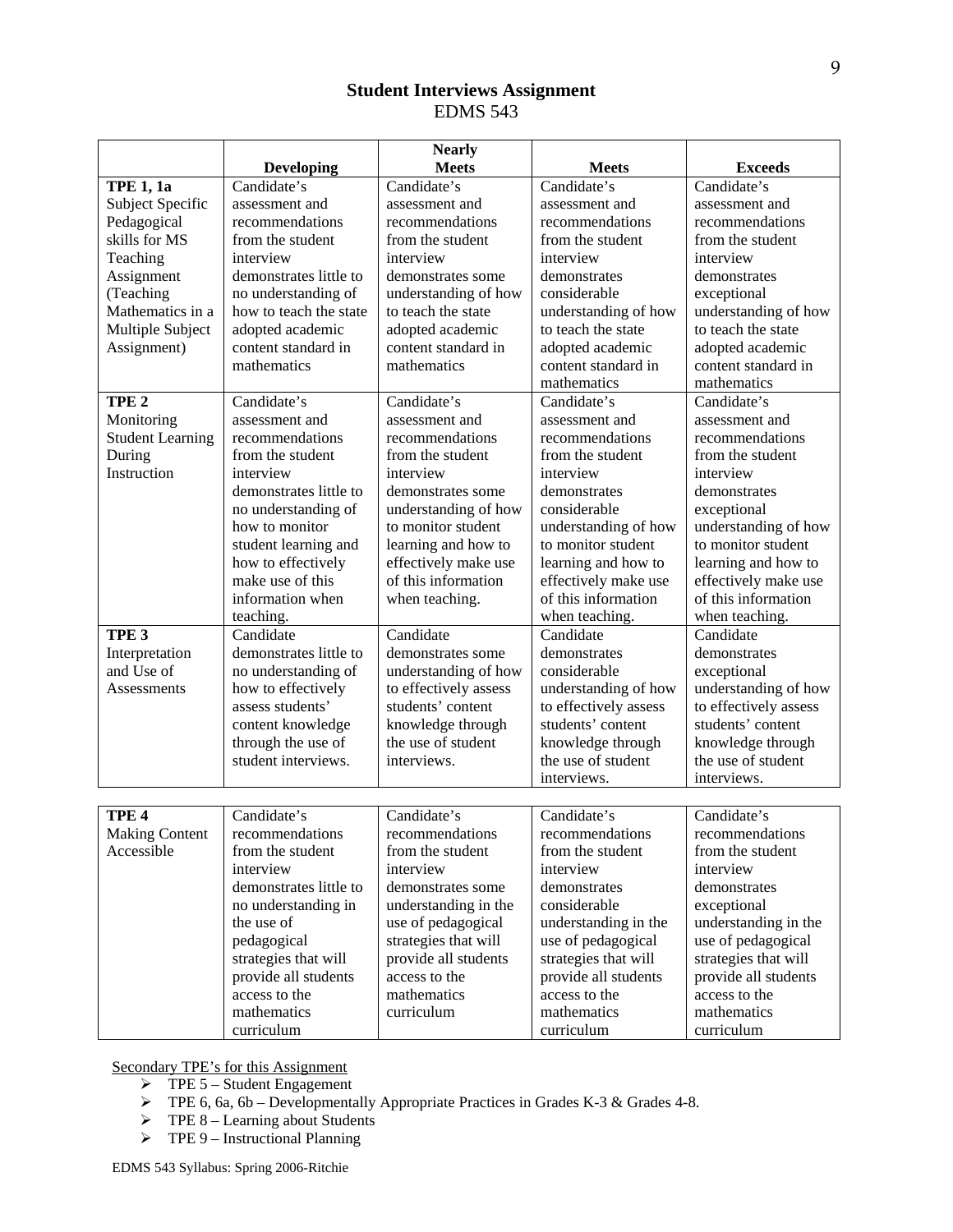# **STUDENT INTERVIEW GUIDELINES**  EDMS 543

Student interviews are designed to provide students with opportunities to focus on a single child's thinking about mathematics. It will also help students to improve their use of inquiry for assessment purposes and to better understand elementary level students with different understandings.

I recommend that students work together with a partner on these interviews. As a pair, you would interview one child for each content interview and together write up your evaluation of the student (please also submit the child's written work attached to your paper).

# **Prior to the interview**

- You should arrange with a teacher (or parent of a child you know) to interview one child for 20-30 minutes in a quiet place outside the classroom, if possible.
- Provide the teacher with some understanding of what the interview will contain and see if he/she has any thoughts about how this child will do on the assessment.
- Develop a list of questions you may want to use if the child is not forthcoming with a response. For example, if the child says "I just knew it", you might respond with "What did you think about first?" or "If you were helping a friend, how would you explain what you did?"

# **During the interview**

Work with the child individually. Begin the interview by informing the child that you will be giving him/her a series of math problems to solve and that you are interested in his/her thinking process and in the strategies s/he uses to solve these problems. Inform the child that s/he can solve the problems in any way s/he wants. Please remind the child that the interview is voluntary and that s/he can end the interview at any time (if a student does end early then please find another willing student). Do everything you can to help make the child comfortable.

Orally provide the child with each problem, posing them one at a time, you received from class and provide him/her with sufficient time to complete each problem. You may also want to provide the child with a written copy of each problem.

After the child answers each problem you should ask a variety of questions that will help you to better understand the child's thinking and to assess his/her mathematical understanding. **You will want to note the questions you ask and the child's responses** and it may be necessary to ask the child to wait while you are writing -- it is OK to ask the child to wait. **You should not tape-record/video-tape the interview without parental permission**.

# **During the interview, be sure to consider the following:**

• The best thing you can be is genuinely curious. Remember the point of the interview is to discover how the child thinks -- *NOT* to guide the child to the correct answer (try to fight the urge to be "teacher").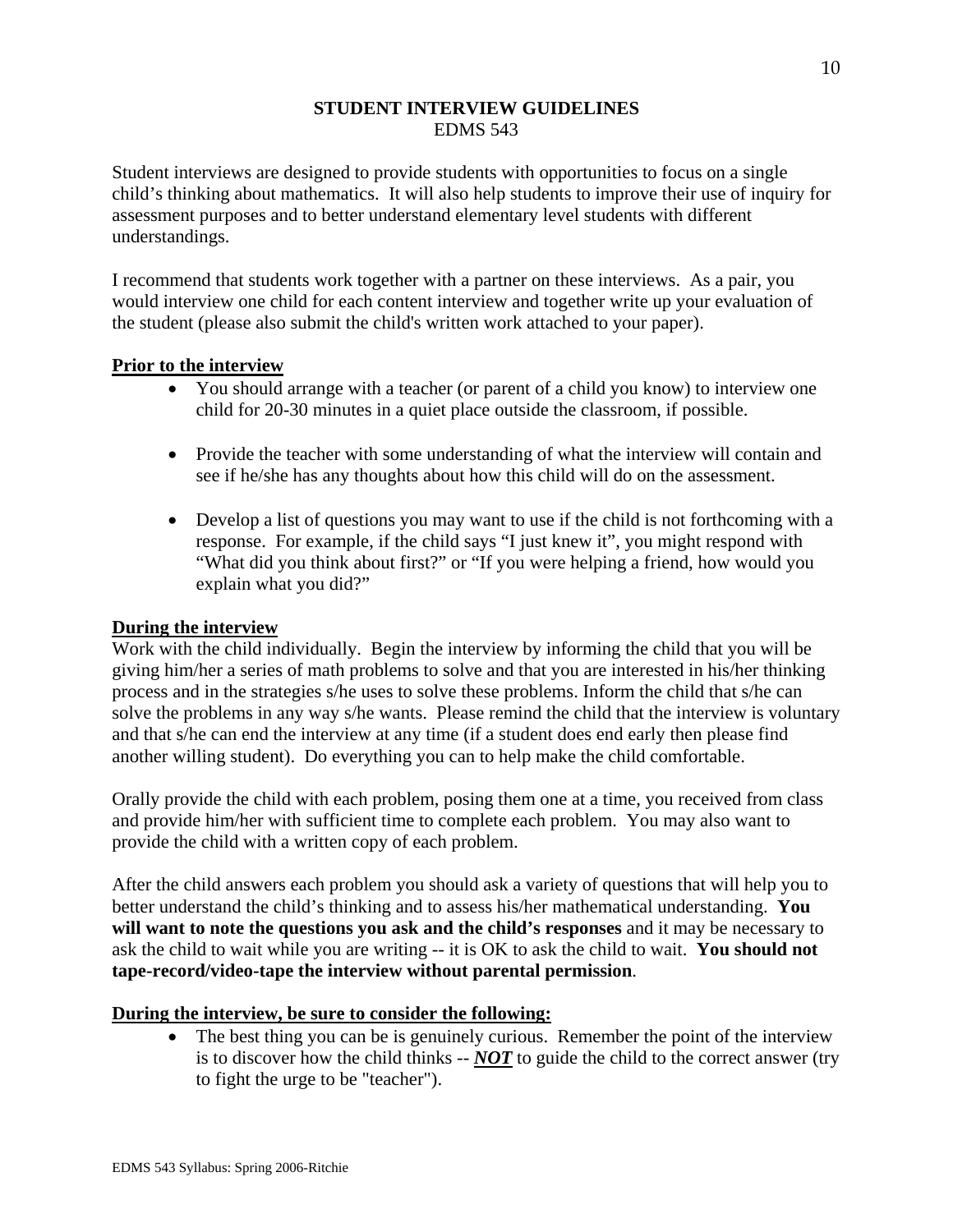- Be careful to respond similarly to correct and incorrect answers. Be curious about all solution strategies -- not just the ones leading to incorrect solutions.
- Your primary role is to listen. Make sure you allow enough "wait time" -- children need time to think before answering.
- Make sure the child feels comfortable during the entire interview. If the child clearly cannot answer a problem, move on to the next problem. If you feel that the child is really struggling and frustrated, you may want to end the interview or give the child a problem you are fairly certain s/he can solve and then end the interview. If you cut an interview short because of student difficulty, be sure to discuss your reasoning in your write-up.

# **After the interview**

You (and your partner) should **together** write no more than a two page reflection that includes a brief discussion on each of the following two points:

- What specifically did you learn about this child's mathematical understanding? Here you will want to make some claims about the mathematics your student understands or doesn't understand. I am looking for more of an explanation than just your student could or couldn't solve a particular problem.
- What specifically might you do for this child if you were his/her teacher? Here you might want to include discussions about such issues as curriculum, instructional strategies, etc.

# **Grading:**

Each interview will be worth a total of 8 points. More specifically, I will be looking for nicely written papers that clearly and specifically express what you learned about: 1) the child's mathematical understanding and 2) what you would do next for this child if you were his/her teacher (again be specific here). For example, you might recognize that this student lacks a conceptual understanding of multiplication – so as this child's teacher you might want to pose meaningful problems related to multiplication, etc.

\*NOTE: When you turn in your write-up, you should also include the child's written work (if it exists) and without the student's "actual" name listed.